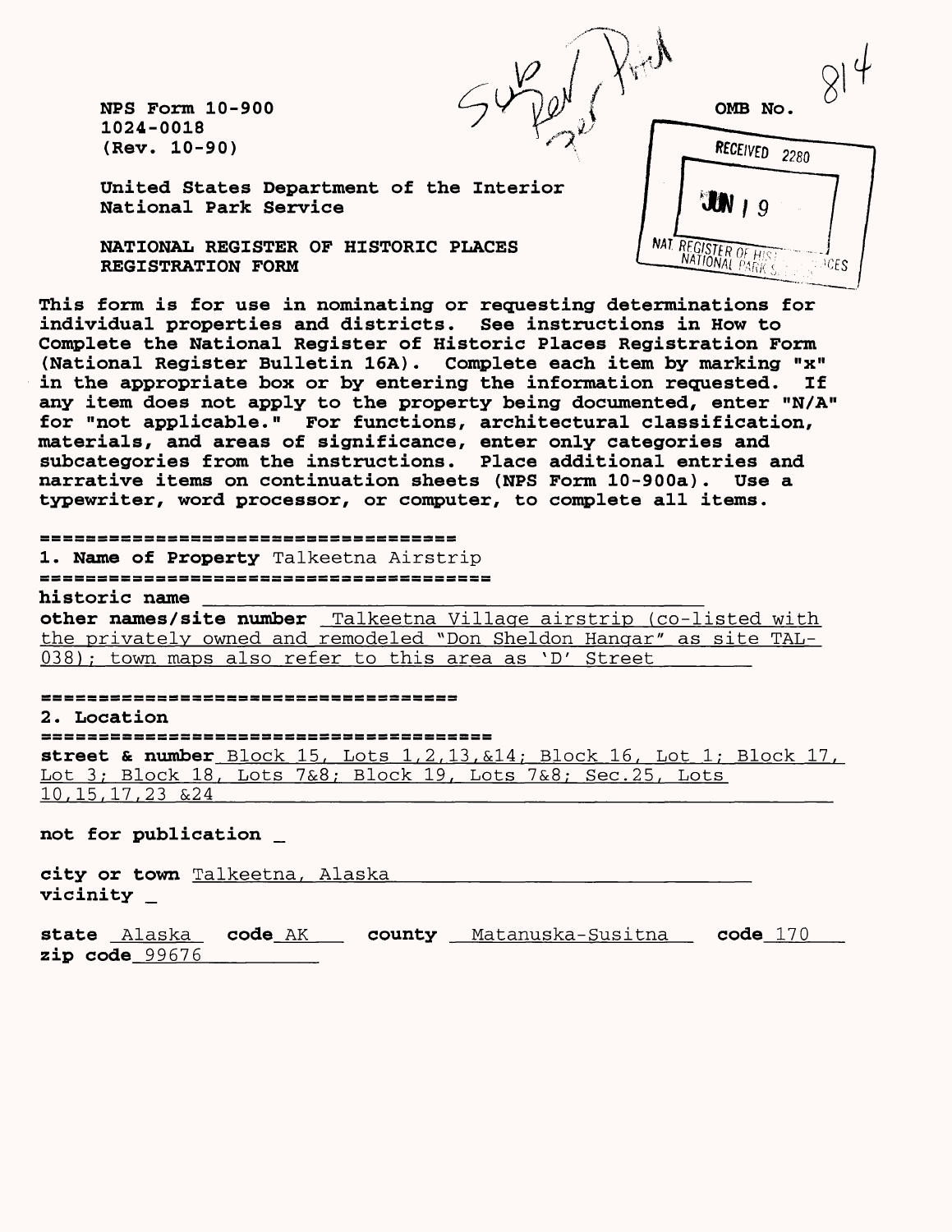(Property Name)Talkeetna Airstrip (County and State)Matanuska-Susitna Borough, Alaska (Page #2)

3. State/Federal Agency Certification

=======================================As the designated authority under the National Historic Preservation Act of 1986, as amended, I hereby certify that this  $X$  nomination  $T$  request for determination of eligibility meets the documentation standards for registering properties in the National Register of Historic Places and meets the procedural and professional requirements set forth in 36 CFR Part 60. In my opinion, the property  $\overline{\smile}$  meets \_\_\_ does not meet the National Register Criteria. I recommend that this property be considered significant \_\_\_\_ nationally \_\_\_ statewide \_\_\_ locally. ( \_\_ See continuation sheet for additional comments.)

Signature of certifying president end Monseonent

State or Federal agency and bureau In my opinion, the property  $\underline{\bigvee}$  meets  $\underline{\hspace{1cm}}$  does not meet the National Register criteria. ( \_\_ See continuation sheet for additional comment s . )

uct that 5 thanh<br>ture of commenting or other official

State or Federal agency and bureau 4. National Park Service Certification I, hereby certify that this property is:

 $\angle$  entered in the National Register **EXECU See continuation sheet.** determined eligible for the National Register \_\_ See continuation sheet. determined not eligible for the National Register removed from the National Register

 $m - 8/2/c$ 

other (explain): \_\_\_\_\_\_\_\_\_\_\_\_\_\_

Signature of Keeper **Date of Action**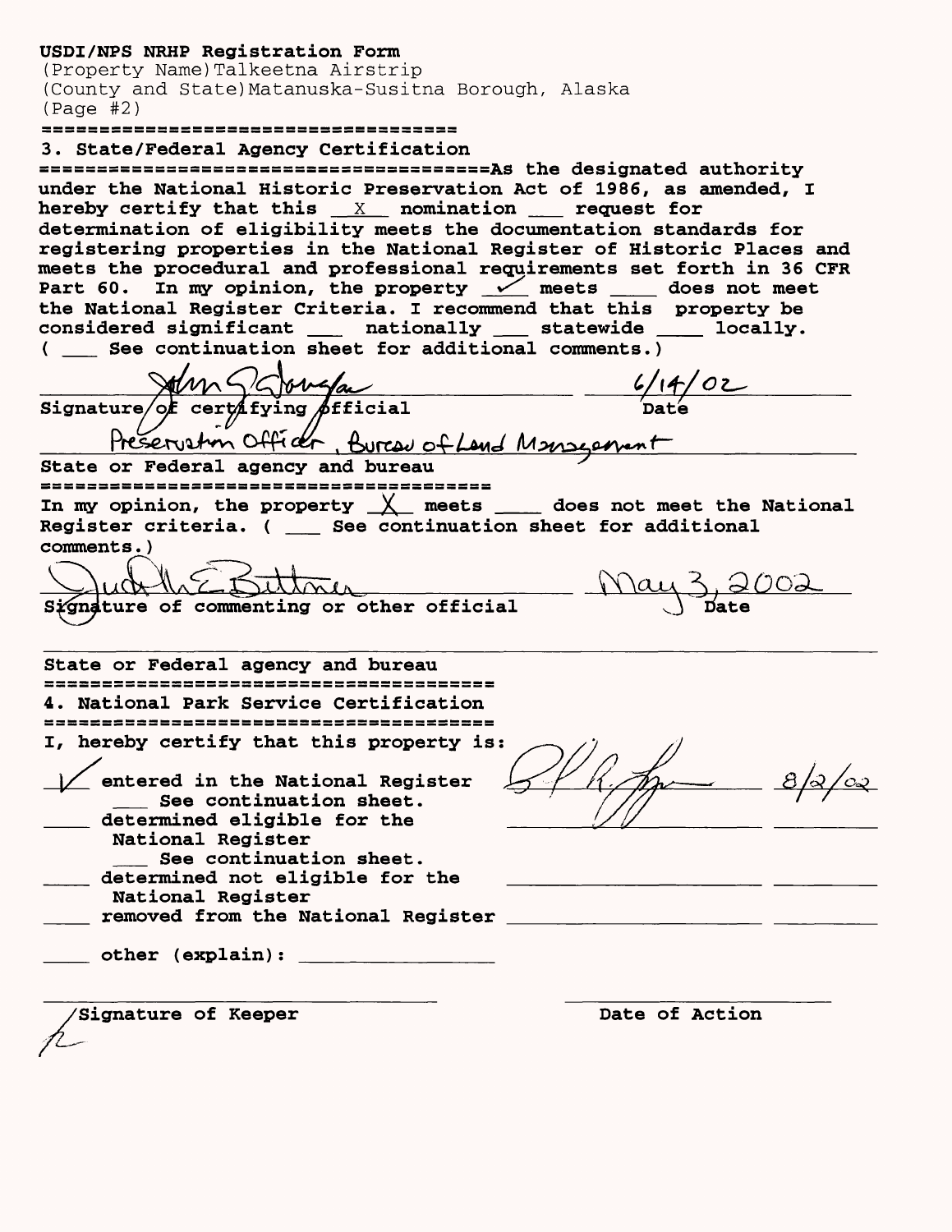(Property Name)Talkeetna Airstrip (County and State)Matanuska-Susitna Borough, Alaska  $(Paq e #3)$ 

=============================================5. Classification

Ownership of Property (Check as many boxes as apply)

\_\_ private

- \_\_ public-local
- \_\_ public-State
- x public-Federal

Category of Property (Check only one box)

- $\rule{1em}{0.15mm} \begin{pmatrix} 1 & 0 \\ 0 & 1 \end{pmatrix}$
- \_\_ district
- \_\_ site
- $X$  structure
- \_\_ object

#### Number of Resources within Property

| Contributing | Noncontributing |  |  |  |
|--------------|-----------------|--|--|--|
|              | buildings       |  |  |  |
|              | sites           |  |  |  |
|              | structures      |  |  |  |
|              | objects         |  |  |  |
|              | Total           |  |  |  |

Number of contributing resources previously listed in the National Register 0

Name of related multiple property listing (Enter "N/A" if property is not part of a multiple property listing.) N/A\_\_\_\_\_\_\_\_\_\_\_\_\_\_\_\_\_\_\_\_\_\_\_\_\_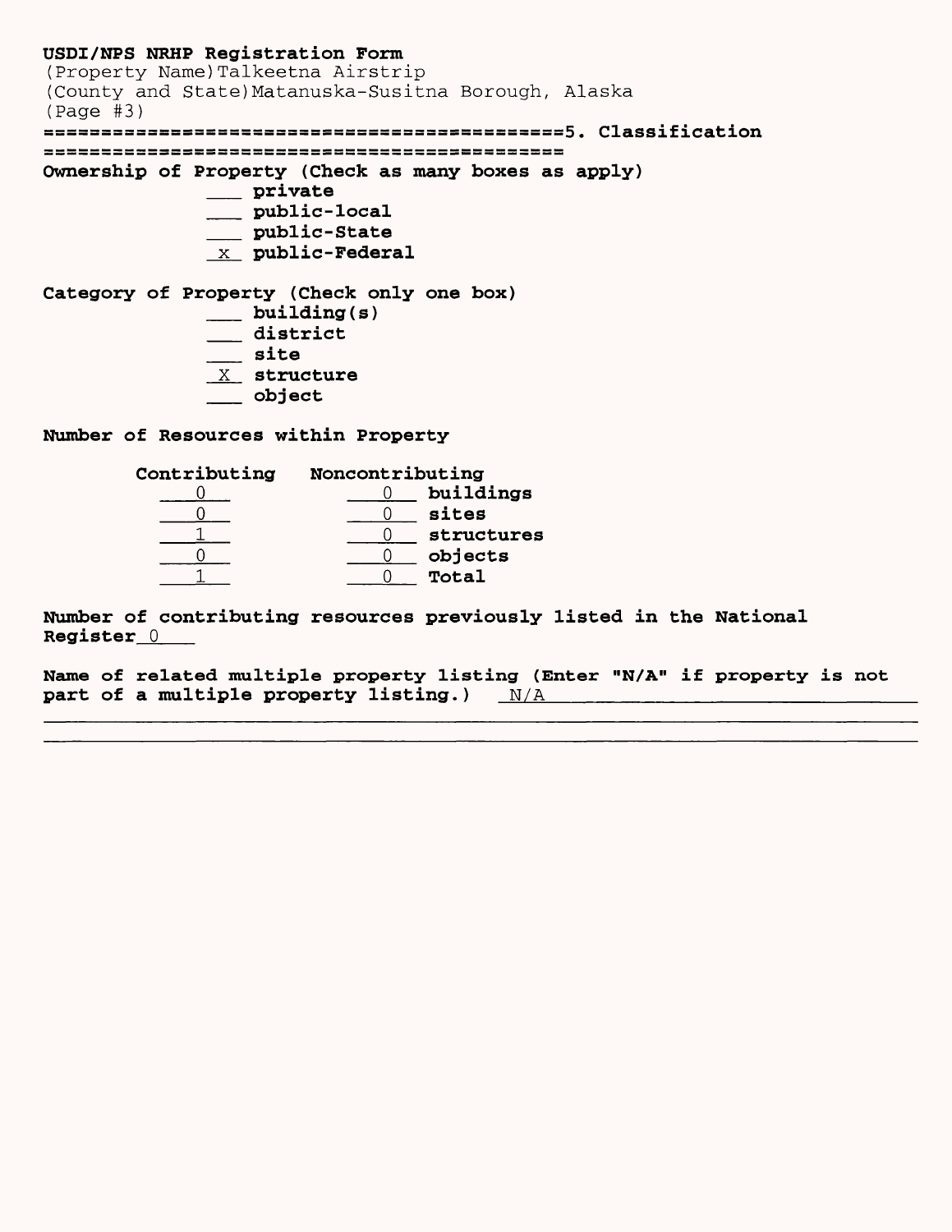| (Paqe 4#)          | USDI/NPS NRHP Registration Form<br>(Property Name) Talkeetna Airstrip<br>(County and State) Matanuska-Susitna Borough, Alaska |  |
|--------------------|-------------------------------------------------------------------------------------------------------------------------------|--|
| 6. Function or Use |                                                                                                                               |  |
|                    |                                                                                                                               |  |
|                    | Historic Functions (Enter categories from instructions)<br><b>Cat:</b> Transportation <b>Sub:</b> air-related                 |  |
|                    | Current Functions (Enter categories from instructions)<br><b>Cat:</b> Transportation <b>Sub:</b> air-related                  |  |
| 7. Description     |                                                                                                                               |  |
|                    | Architectural Classification (Enter categories from instructions)<br>N/A                                                      |  |
|                    | Materials (Enter categories from instructions)<br>foundation N/A                                                              |  |

| roungation | N/A |  |  |
|------------|-----|--|--|
| roof       | N/A |  |  |
| walls      |     |  |  |
| other      |     |  |  |
|            |     |  |  |

#### **Narrative Description (Describe the historic and current condition of the property on one or more continuation sheets.)**

The Talkeetna Airstrip is a grass and gravel airstrip located on<br>c land near the town of Talkeetna, Alaska. It is virtually unchanged public land near the town of Talkeetna, Alaska. since its construction. The strip is oriented north-south and measures 1,800 by 30 feet. Its northern half passes between two areas of private residences where owners sometimes park their planes. The southern half of the strip is surrounded by wooded public lands with the Susitna River at<br>its southernmost end. The airstrip is co-listed with the "Don Sheldon The airstrip is co-listed with the "Don Sheldon<br>3 in the Alaska Heritage Resource Survey files. The Hangar" as site TAL-038 in the Alaska Heritage Resource Survey files. hangar is privately owned, recently remodeled and is not being nominated.

Talkeetna is a small town located at the confluence of the Talkeetna and<br>Susitna Rivers approximately 90 miles north of Anchorage. Prior to Susitna Rivers approximately 90 miles north of Anchorage. European contact the site is reported to have been a Tanaina village (Orth 1967:945) although archaeological evidence has been obliterated by subsequent settlement. Russian maps from as early as 1845 identify the Susitna and Talkeetna Rivers. But the area was not explored until 1886 when prospectors began to look for gold in the Cache Creek, Iron Creek, and Broad Pass districts (Matanuska-Susitna Borough 1985:145). A settlement at Talkeetna quickly became a major supply center for the miners. Supplies were first shipped to Talkeetna by steamer and when the railroad opened for traffic in 1920 they were shipped by rail. Once in Talkeetna, however, the supplies to the mines had to shipped overland on mired and rutted trails.<br>Early aviation quickly took up supplying the nearby mines. In 1937 an Early aviation quickly took up supplying the nearby mines. Executive Order signed by Franklin D. Roosevelt designated public land near the village for aviation-field purposes. During the postwar period aviation has made Talkeetna the major point of departure for mountain climbers attempting to ascend Mount McKinley and other places in the Alaska Ranger (Greiner 1974) .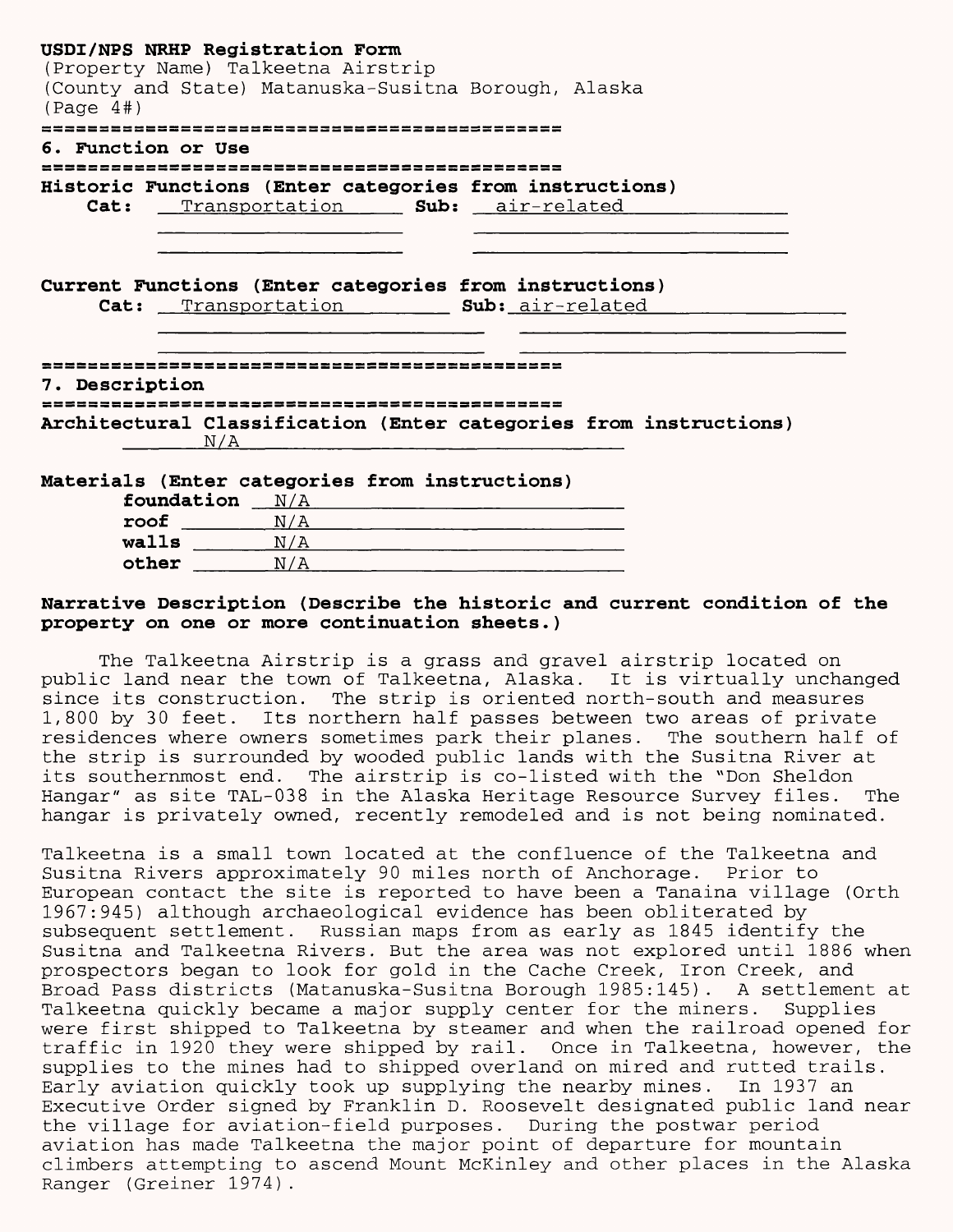(Property Name)Talkeetna Airstrip (County and State)Matanuska-Susitna Borough, Alaska (Page #5)

8. Statement of Significance

Applicable National Register Criteria (Mark "x" in one or more boxes for the criteria qualifying the property for National Register listing)

- X A Property is associated with events that have made a significant contribution to the broad patterns of our history.
	- \_\_\_ B Property is associated with the lives of persons significant in our past.
- \_\_\_ C Property embodies the distinctive characteristics of a type, period, or method of construction or represents the work of a master, or possesses high artistic values, or represents a significant and distinguishable entity whose components lack individual distinction.
- \_\_ D Property has yielded, or is likely to yield information important in prehistory or history.

Criteria Considerations (Mark "X" in all the boxes that apply.)

| $\mathbf{A}$                                                                                                                                                                                                                                                                                                                                                                                                                                                                    | owned by a religious institution or used for religious    |
|---------------------------------------------------------------------------------------------------------------------------------------------------------------------------------------------------------------------------------------------------------------------------------------------------------------------------------------------------------------------------------------------------------------------------------------------------------------------------------|-----------------------------------------------------------|
|                                                                                                                                                                                                                                                                                                                                                                                                                                                                                 | purposes.                                                 |
| $\overline{B}$                                                                                                                                                                                                                                                                                                                                                                                                                                                                  | removed from its original location.                       |
| $\overline{\phantom{a}}$ $\overline{\phantom{a}}$ $\overline{\phantom{a}}$ $\overline{\phantom{a}}$ $\overline{\phantom{a}}$ $\overline{\phantom{a}}$ $\overline{\phantom{a}}$ $\overline{\phantom{a}}$ $\overline{\phantom{a}}$ $\overline{\phantom{a}}$ $\overline{\phantom{a}}$ $\overline{\phantom{a}}$ $\overline{\phantom{a}}$ $\overline{\phantom{a}}$ $\overline{\phantom{a}}$ $\overline{\phantom{a}}$ $\overline{\phantom{a}}$ $\overline{\phantom{a}}$ $\overline{\$ | a birthplace or a grave.                                  |
| $\overline{\phantom{a}}$                                                                                                                                                                                                                                                                                                                                                                                                                                                        | a cemetery.                                               |
| $\mathbf{E}$                                                                                                                                                                                                                                                                                                                                                                                                                                                                    | a reconstructed building, object, or structure.           |
| F                                                                                                                                                                                                                                                                                                                                                                                                                                                                               | a commemorative property.                                 |
| G                                                                                                                                                                                                                                                                                                                                                                                                                                                                               | less than 50 years of age or achieved significance within |
|                                                                                                                                                                                                                                                                                                                                                                                                                                                                                 | the past 50 years.                                        |
|                                                                                                                                                                                                                                                                                                                                                                                                                                                                                 | as of Significance (Enter categories from instructions)   |

Areas of Significance (Enter categories from instructions) Transportation Other\_\_\_\_\_\_\_

Period of Significance 1940-1951

Significant Dates N/A

Significant Person (Complete if Criterion B is marked above)

Cultural Affiliation Euro-American Architect/Builder **Australian Aeronautics Administration**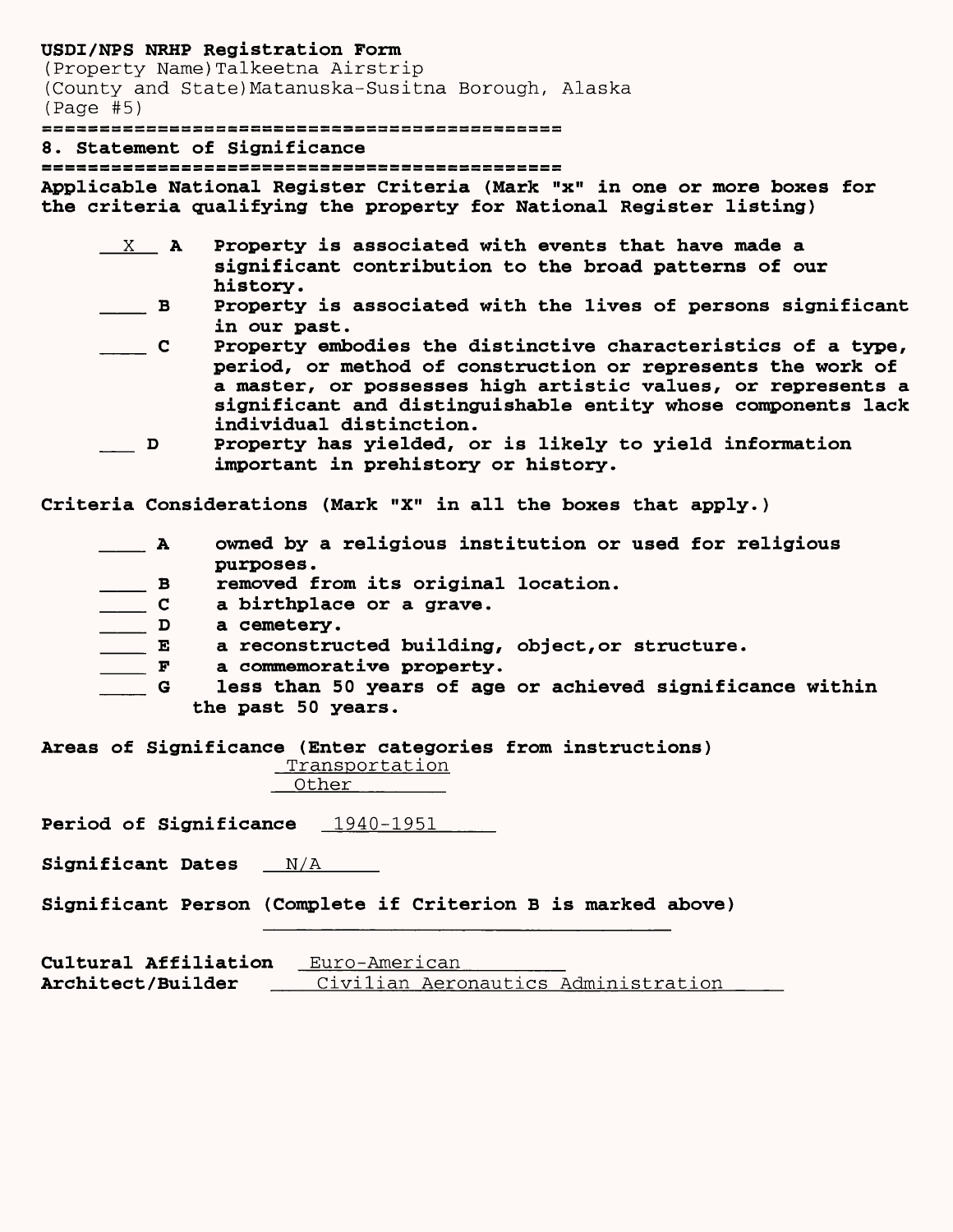(Property Name)Talkeetna Airstrip (County and State)Matanuska-Susitna Borough, Alaska (Page #6)

**Narrative Statement of Significance (Explain the significance of the property on one or more continuation sheets.)**

The Talkeetna Airstrip has played an important role in Talkeetna's economic development and in the aviation history of southcentral Alaska. A 1937 Presidential Executive Order set aside lots for the Alaska Road Commission to build an "aviation field". In 1939-1940 the strip was constructed by the Civil Aeronautics Administration. Don Sheldon was one of the young work crew members. When he left Alaska to serve in WWII he also learned to fly. When he returned to Talkeetna in 1948 Sheldon began a bush aviation business and earned a reputation as one of Alaska's best pioneer aviators (Yarborough 1986).

Bush pilots such as Haakon Christensen, Cliff Hudson, Don Sheldon and others used the Talkeetna airstrip as a base of operations. They provided communication and transportation services for local miners and trappers, big game hunters, and the growing numbers of mountain climbers drawn to the area. The airstrip continues to be used today, although the state of Alaska built a larger runway east of Talkeetna where most of the aviation traffic now occurs.

The Talkeetna Airstrip is an important cultural feature in Alaska's aviation history. Aviation in general played an extremely significant role in modern Alaskan history as air travel opened up previously remote and inaccessible areas of the state. Bush pilots became, and continue to be, the subject of myth and legend for their flying exploits under tough and often dangerous conditions. The air strip's period of significance ends at fifty years ago even though some of the same activities which have made it significant still continue. These activities are not in themselves exceptionally significant enough to justify extending the period of significance beyond the limit of 50 years ago.

Because of its contribution to the economic development of Talkeetna as a center of supply and departure point to the surrounding backcountry, the airstrip meets Criteria A of the National Register Criteria for evaluation. Further, the airstrip retains integrity of location, design, setting, workmanship, feeling, and association. The strip has remained in the same location and has been virtually unchanged since its construction. It is partially surrounded by the historic town of Talkeetna which was listed on the National Register of Historic Places in 1994. The Talkeetna airstrip was originally considered as a contributing element as a part of the Historic District. However, its period of significance is later than that of the Historic District so it is being nominated as a separate entity.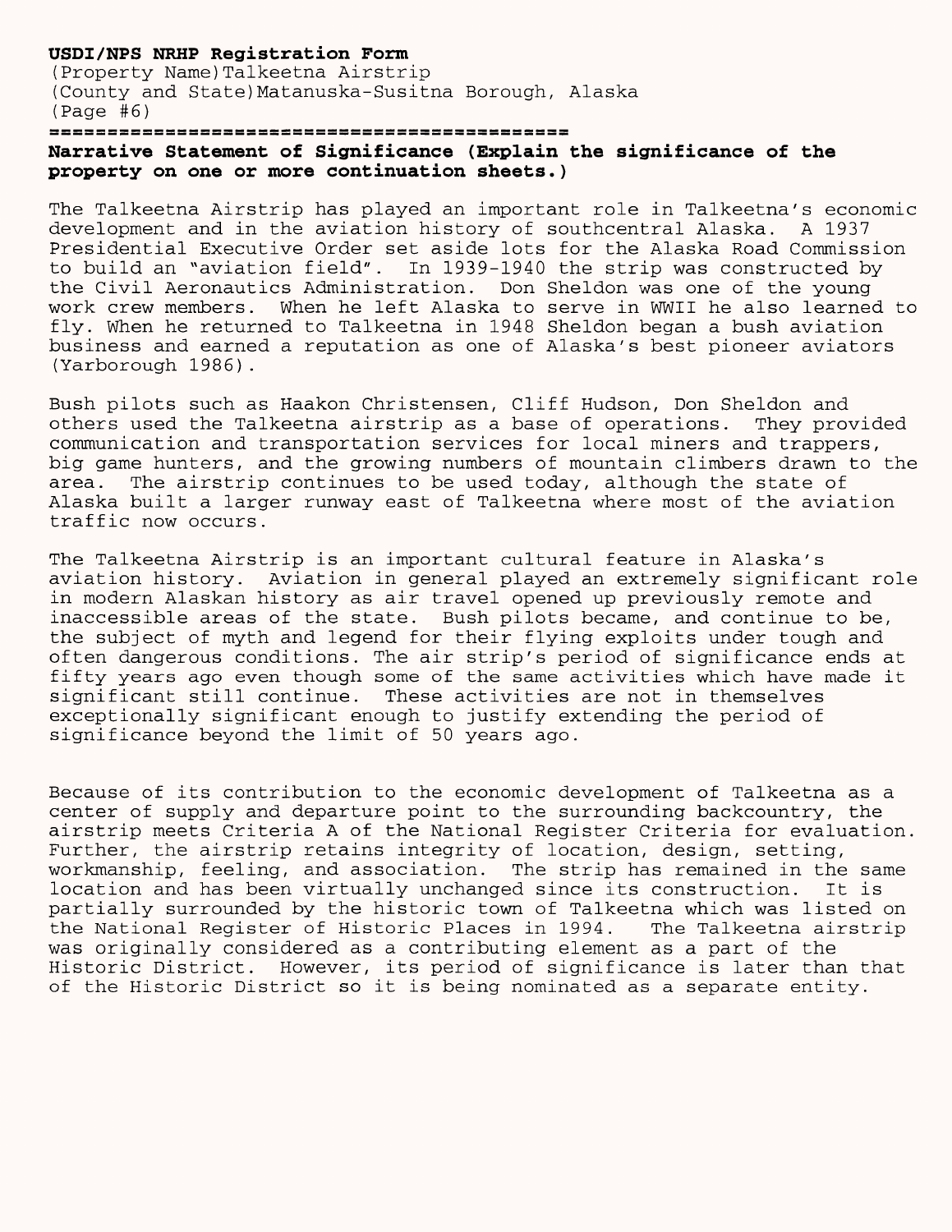**USDI/NPS NRHP Registration Form** (Property Name)Talkeetna Airstrip (County and State)Matanuska-Susitna Borough, Alaska (Page #7) **9. Major Bibliographical References** (Cite the books, articles, and other sources used in preparing this form on one or more continuation sheets.) Bureau of Land Management n.d. Case file AA-56215. Department of Interior, Anchorage Field Office, Anchorage, Alaska Greiner, James 1974 Wager with the wind. Rand McNally and Co., Chicago. (see continuation sheet) **Previous documentation on file (NFS) \_\_ preliminary determination of individual listing (36 CFR 67) has been requested. \_\_ previously listed in the National Register X previously determined eligible by the National Register \_\_ designated a National Historic Landmark \_\_ recorded by Historic American Buildings Survey # \_\_\_\_\_\_\_\_ \_\_ recorded by Historic American Engineering Record # \_\_\_\_\_\_\_\_ Primary Location of Additional Data \_\_ State Historic Preservation Office \_\_ Other State agency x Federal agency \_\_ Local government \_\_ University \_\_ Other Name of repository;** BLM Anchorage Field Office, Cultural Resources files and casefile AA-56215 **10. Geographical Data** Acreage of Property 19.95

**UTM References (Place additional UTM references on a continuation sheet)**

|  | Zone Easting Northing                                                                                         |  | Zone Easting Northing |
|--|---------------------------------------------------------------------------------------------------------------|--|-----------------------|
|  | 1 5 6335700 6913125 3 5 6335700 6912900                                                                       |  |                       |
|  | 2 5 6335700 6913000 4 5 6335700 6912775                                                                       |  |                       |
|  | restaurante de la constitución de la constitución de la constitución de la constitución de la constitución de |  |                       |

**\_\_ See continuation sheet.**

 $\mathbf{L}$ 

**Verbal Boundary Description (Describe the boundaries of the property.)** The airstrip runs from first Street south down D Street to the Susitna river in the village of Talkeetna. The legal description is: T. 26 N., R.5 W. USS 1260

Block 15, Lots 1,2,13,&14; Block 16, Lot 1; Block 17, Lot 3; Block 18, Lots 7&8; Block 19, Lots 7&8; and Sec.25, Lots 10,15,17,23 &24

**Boundary Justification (Explain why the boundaries were selected.)** The airstrip is still on lands originally withdrawn by Executive Order 7783 and is still used as an air field with little to no modification except erosion at the river end.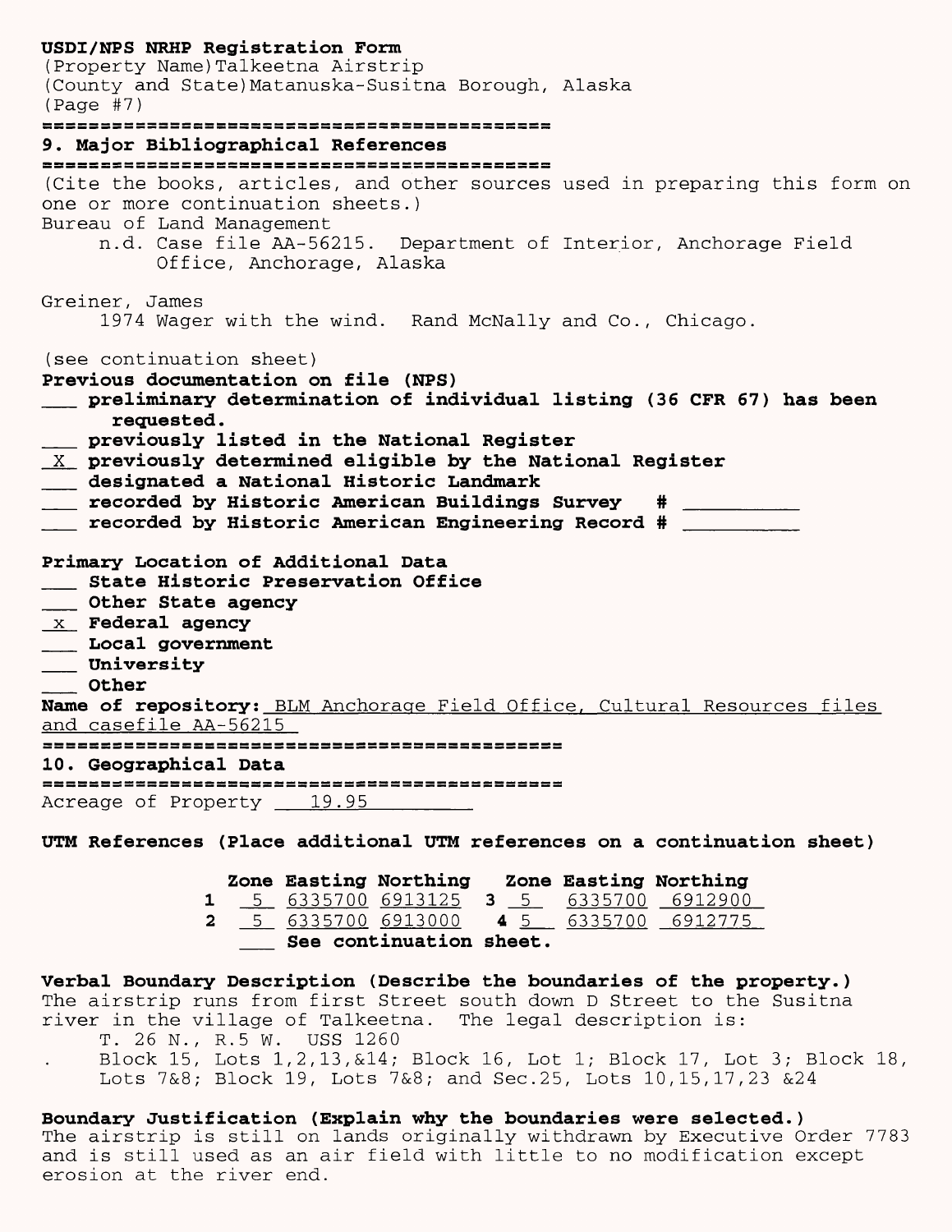| USDI/NPS NRHP Registration Form<br>(Property Name) Talkeetna Airstrip<br>(County and State ) Matanuska-Susitna Borough, Alaska<br>(Page #8)                                              |                   |
|------------------------------------------------------------------------------------------------------------------------------------------------------------------------------------------|-------------------|
| NPS Form $10-900-a$<br>$(8 - 86)$                                                                                                                                                        | OMB No. 1024-0018 |
| United States Department of the Interior<br>National Park Service<br>,,,,,,,,,,,,,,,,,,,,,,,,,,,,,,,,,,,,,,                                                                              |                   |
| 11. Form Prepared By                                                                                                                                                                     |                   |
| name/title Donna Redding<br>Anchorage Field Office Archaeologist                                                                                                                         |                   |
| organization Bureau of Land Management, Anchorage Field Office<br>date February 28, 2001                                                                                                 |                   |
| street & number 6881 Abbot Loop Road<br>telephone $(907)267-1341$                                                                                                                        |                   |
| city or town Anchorage and State AK zip code 99507                                                                                                                                       |                   |
| Submit the following items with the completed form:<br>Continuation Sheets                                                                                                               |                   |
| Maps<br>A USGS map (7.5 or 15 minute series) indicating the property's<br>location.<br>A sketch map for historic districts and properties having large<br>acreage or numerous resources. |                   |
| Photographs<br>Representative black and white photographs of the property.                                                                                                               |                   |
| Additional items (Check with the SHPO or FPO for any additional items)<br>Property Owner<br>(Complete this item at the request of the SHPO or FPO.)                                      |                   |
|                                                                                                                                                                                          |                   |
|                                                                                                                                                                                          |                   |
| telephone ____________________________                                                                                                                                                   |                   |
| city or town $\begin{array}{ c c c c c }\n\hline\n& \text{skip} & \text{skip} & \text{skip} & \text{right} & \text{zip code } \end{array}$                                               |                   |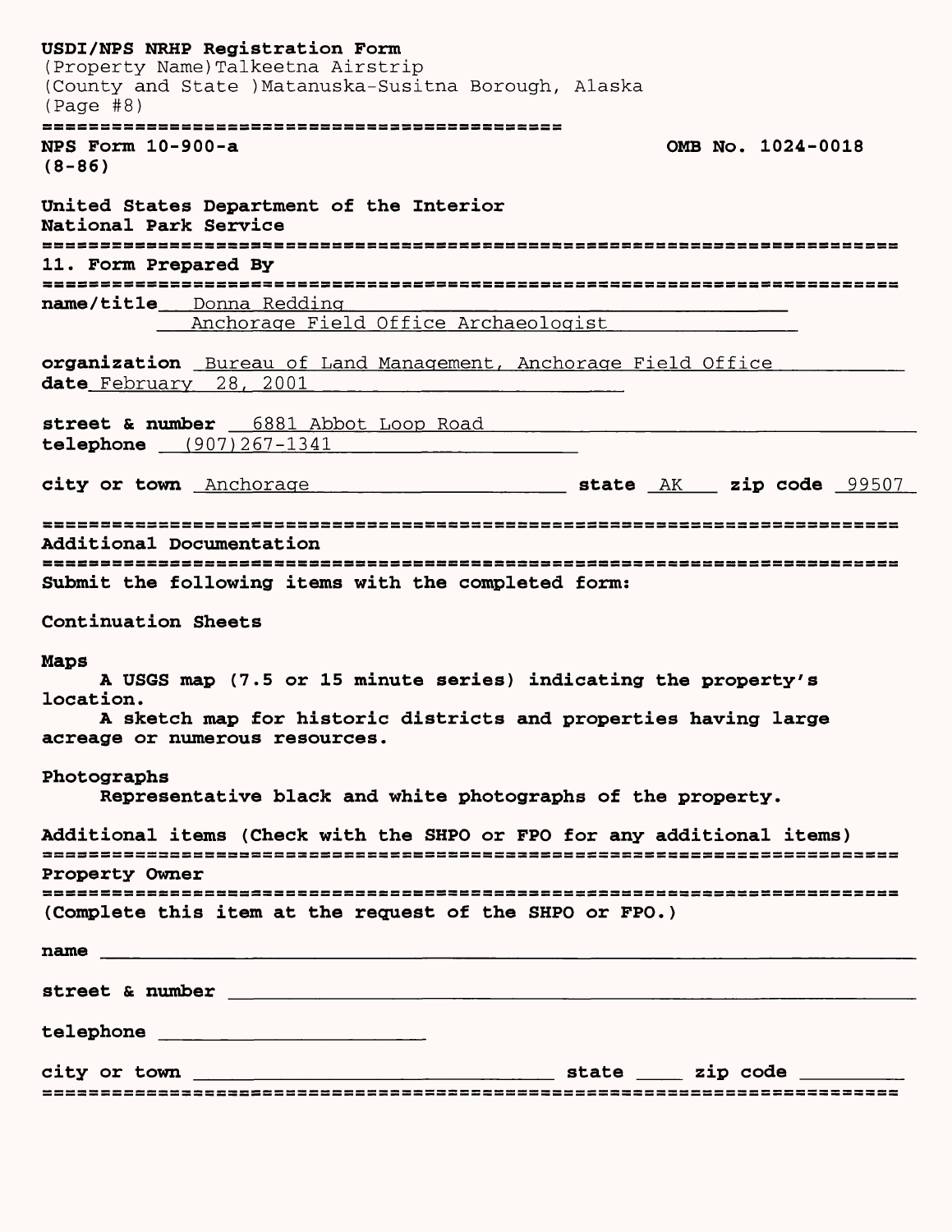**USDI/NPS NRHP Registration Form** (Property Name) Talkeetna Airstrip (County and State) Matanuska-Susitna Borough, Alaska (Page #9) **NFS Form 10-900-a OMB No. 1024-0018 (8-86) United States Department of the Interior National Park Service NATIONAL REGISTER OF HISTORIC PLACES CONTINUATION SHEET Section 9** Bibliographic References continued Matanuska\_Susitna Borough 1985 Knik-Matanuska-Susitna, a visual history of the valleys. Bentwood Press, Sutton, Alaska. Orth, Donald J. 1967 Dictionary of Alaska place names. Geological Survey Professional Paper 567. United States Government Printing Office, Washington.

Yarborough, Linda Finn

1986 Archeological survey of the proposed drainfield for the Talkeetna sewer project. Report submitted to the Matanuska-Susitna Borough.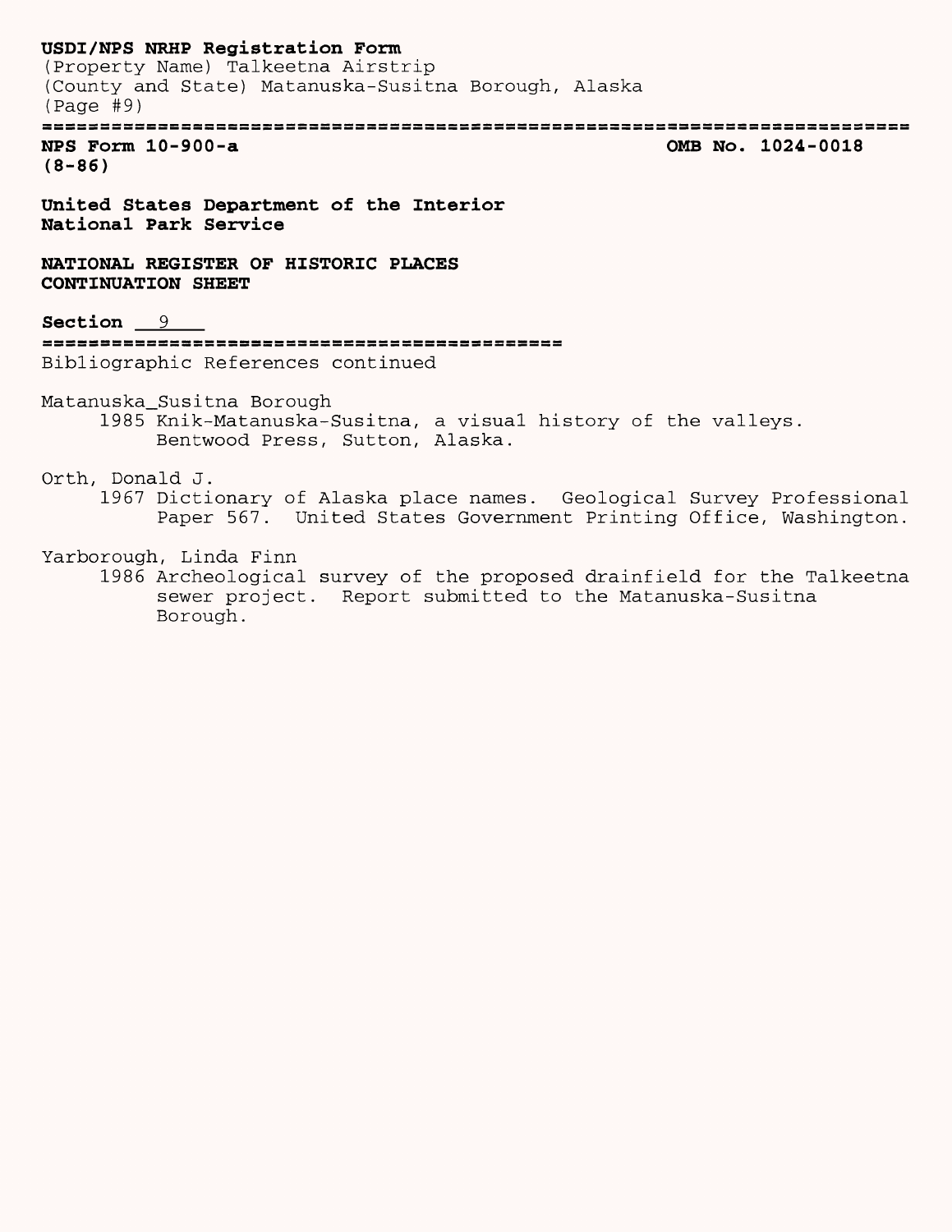

Plat of original Talkeetna airfield withdrawal (Shaded area)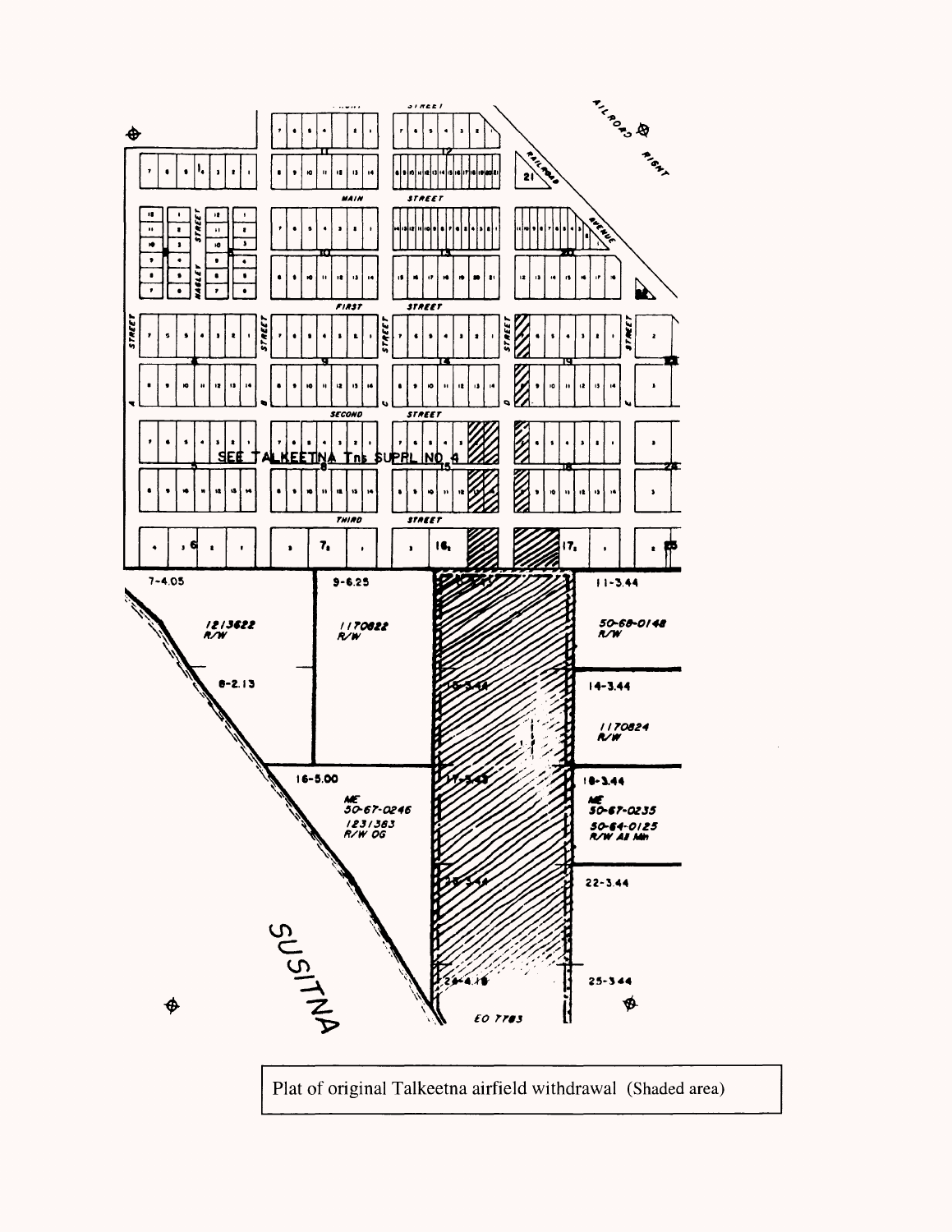

Aerial view of Talkeetna Airstrip